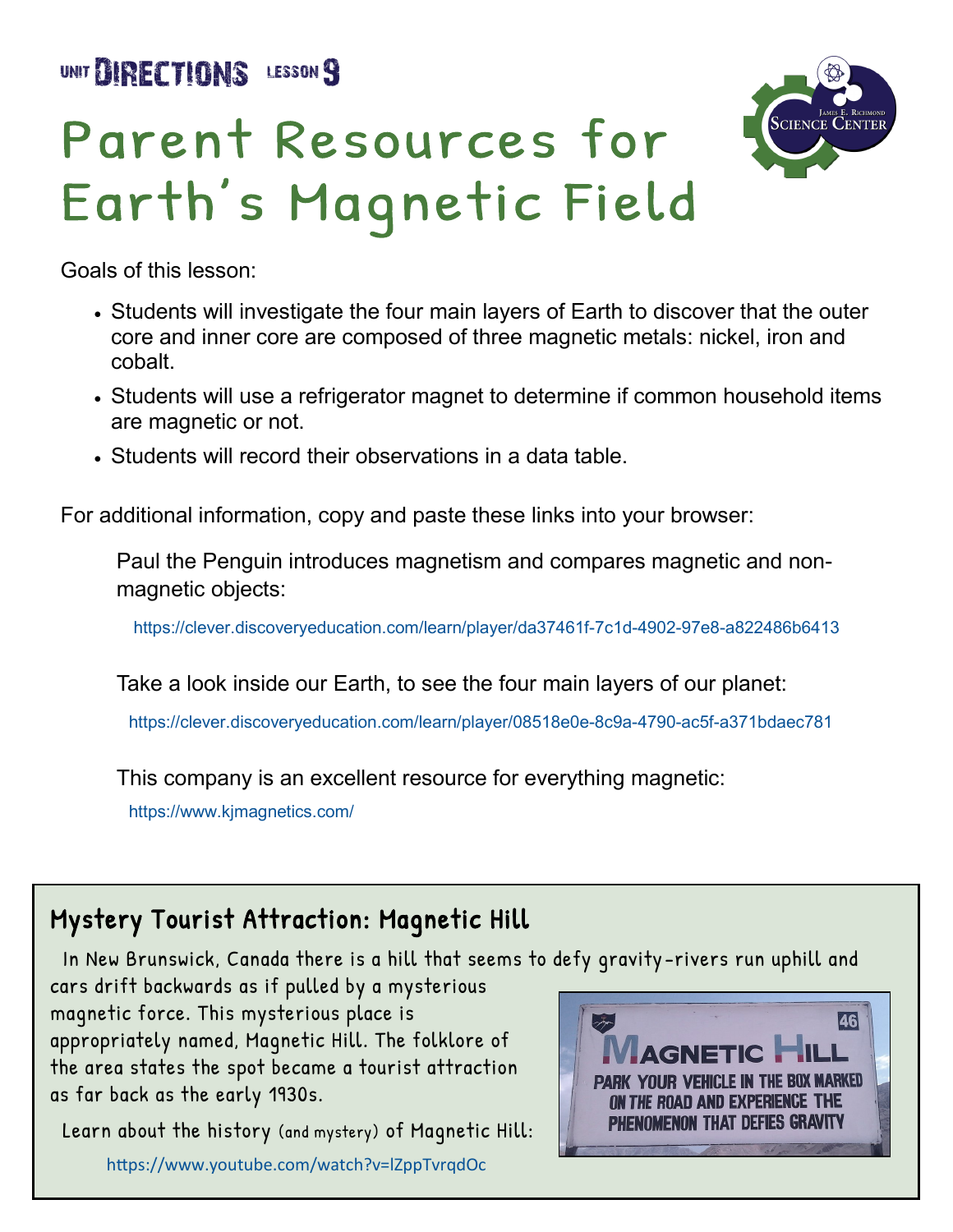UNIT **DIRECTIONS** LESSON 9

## Inside Our Planet





Color the 4 layers of the Earth. Use brown for the crust, red for the mantle, orange for the outer core, and yellow for the inner core.